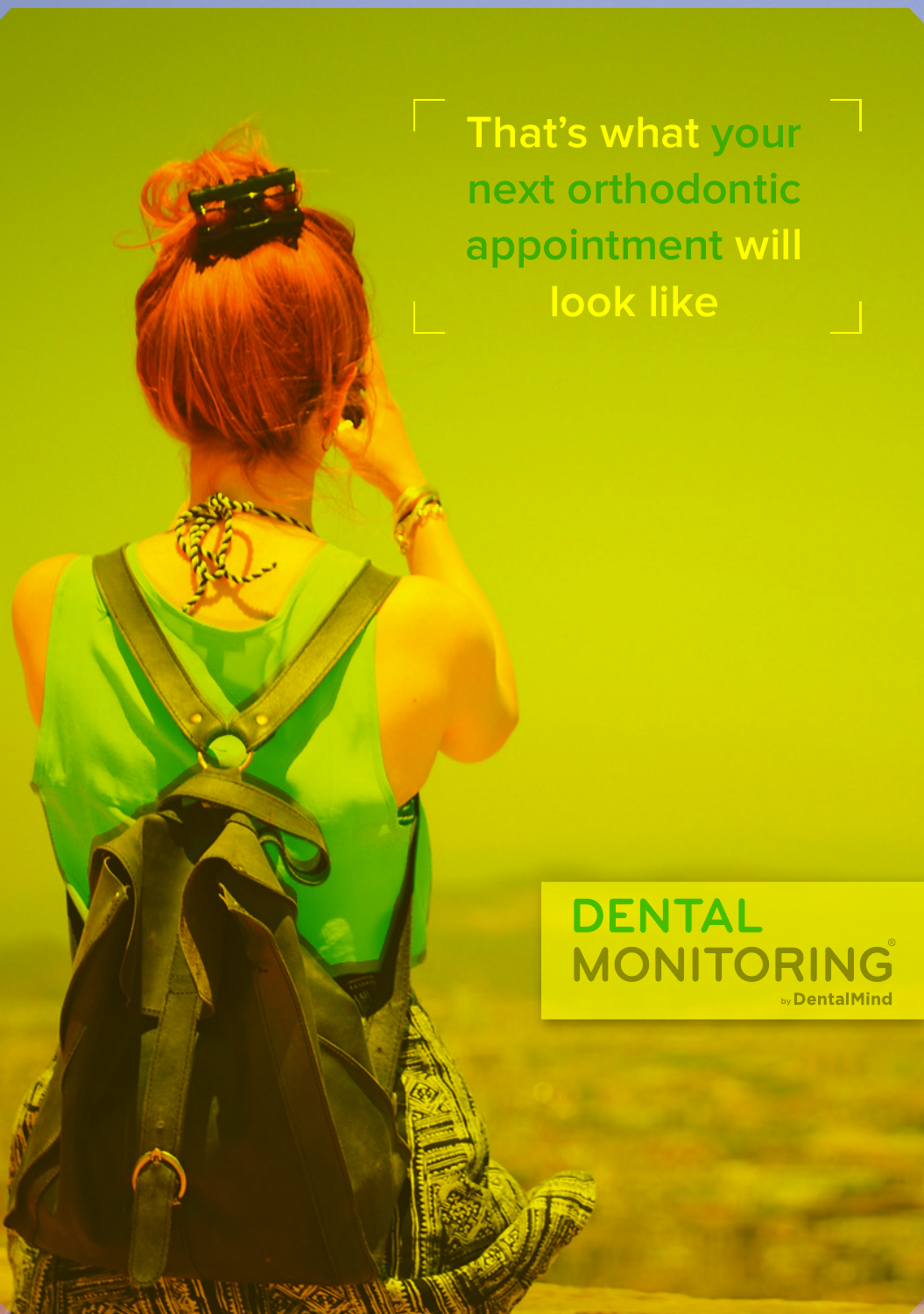# Ready to start the most advanced orthodontic App?

Because we know you take your smile with you everywhere and your time is valuable, we are pleased to provide you with Dental Monitoring as part of your orthodontic treatment.

Dental Monitoring is the **revolutionary app** that allows your doctor to **monitor your treatment between in-office appointments.** You're just one scan away from enjoying the rest of your day!

# What can you expect from Dental Monitoring?



### **Fewer in-person appointments**

But more check-points. Instead of going to the practice, your doctor is in touch with you virtually on a regular schedule. No more trouble rushing to the practice!



### **The best level of care, beyond the practice**

Take your app and ScanBox with you wherever. Your treatment keeps progressing as your doctor monitors your smile without having to ask for more in-office appointments.

### **Visualize the evolution of your smile**



No better way to be engaged and motivated than to see the potential of how much you've progressed.



#### **A secure system**

Your personal information is a priority for your doctor and Dental Monitoring so we use state-of-the-art technology that protects your data.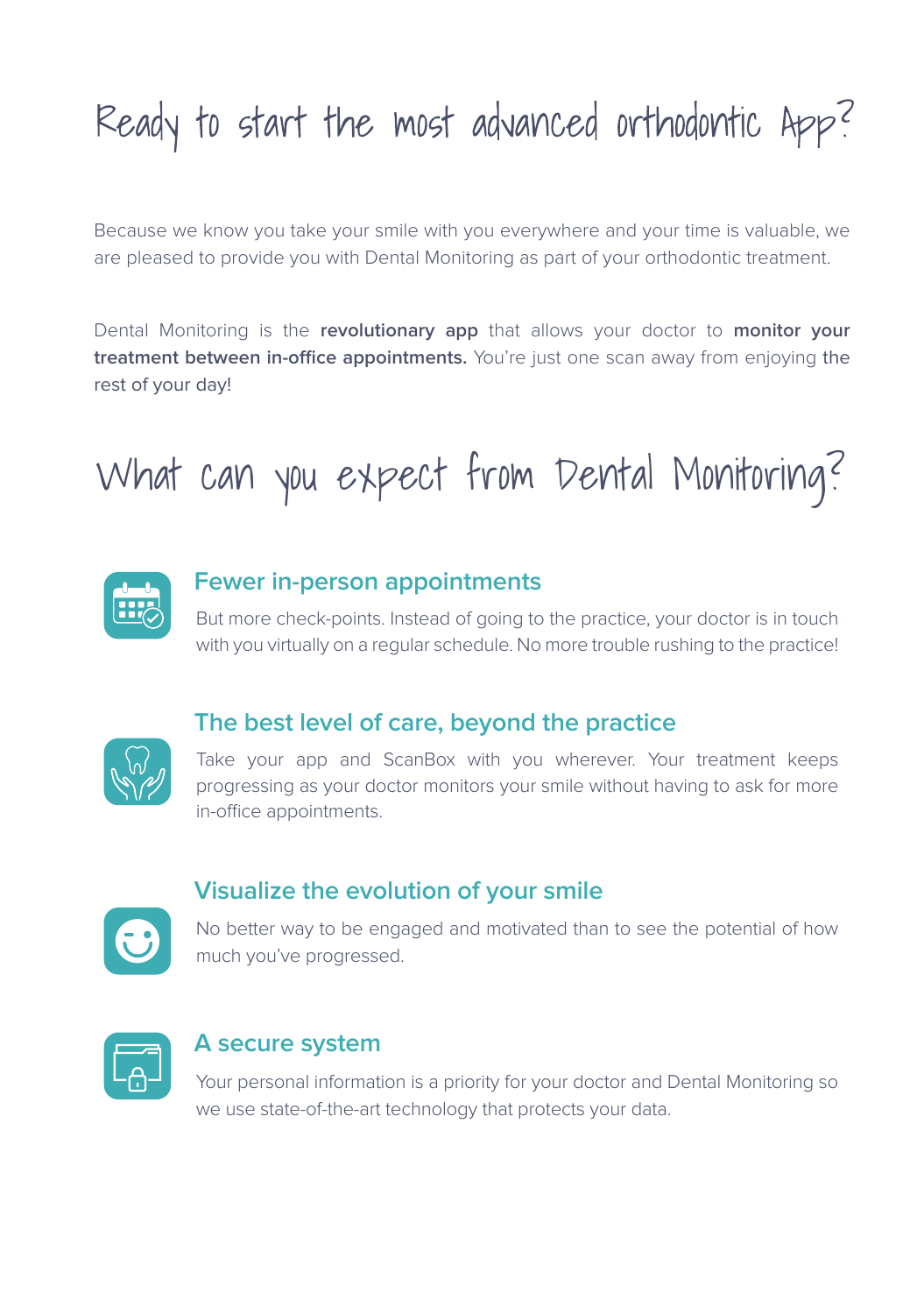## How does it work?



### 1 Take scans of your smile from anywhere!

**Your personalized DM app is a new connection to your Doctor.** Your ScanBox will help you take scans of your smile in two minutes. This will provide **all your ongoing treatment to your doctor from anywhere. You're next appointment could even be taken from the beach!** Easy, isn't it?



## 2 Your doctor receives scan feedback

**Your Doctor receives regular notifications on your treatment as a result of your scans.** You will receive treatment updates and advice in the DM in-App messaging system. **Your doctor has the ability to connect to you whenever it is necessary**, without having to ask you to book an appointment!



## 3 Check how your smile is changing!

**The unique photo morphing technology is available on your app so you can watch how your teeth are moving.** Your progress is updated every time you take new scans. How cool is that?